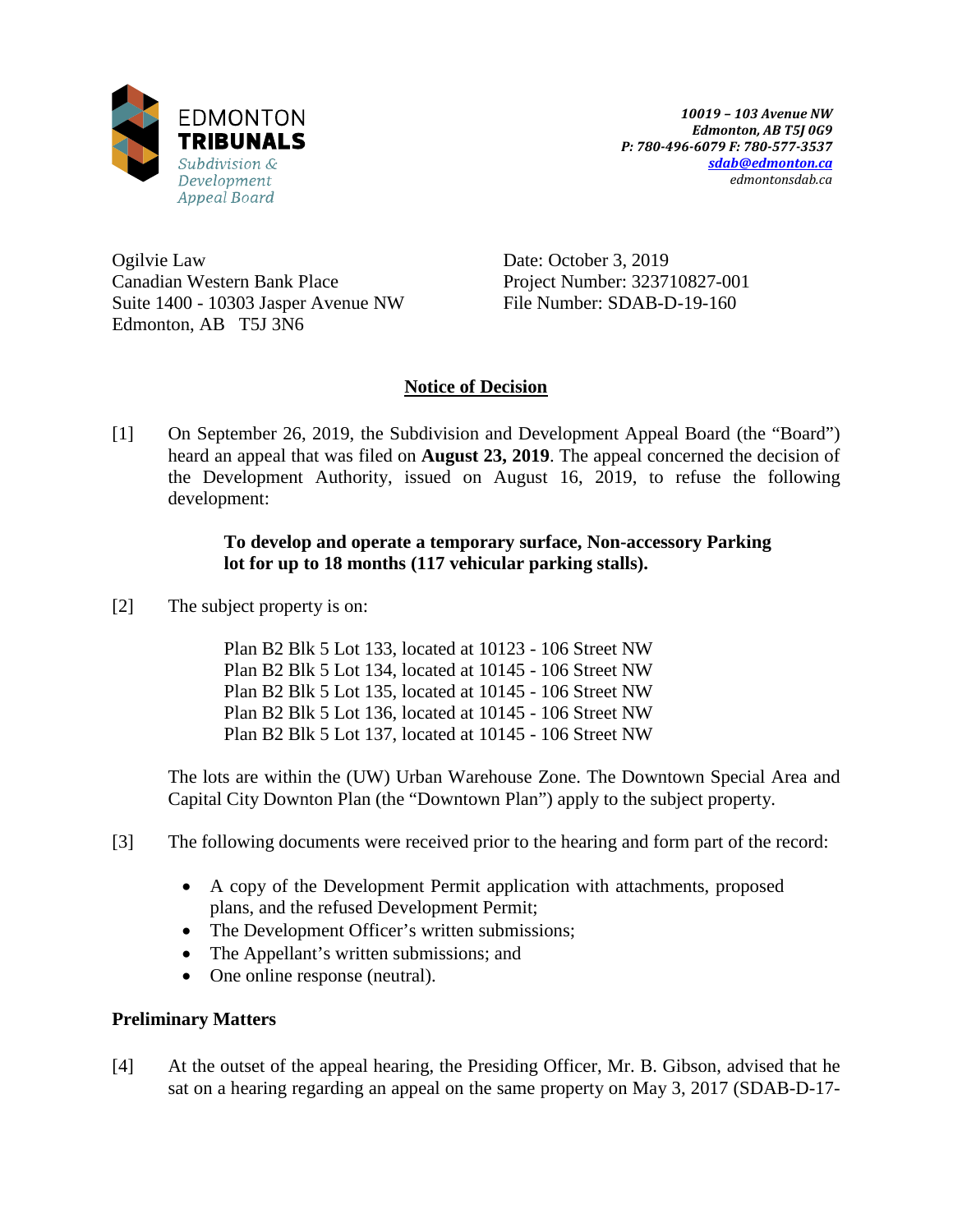080). Two of the side members, Ms. S. LaPerle and Mr. M. Young also disclosed that they had sat on that appeal. The Presiding Officer confirmed with the parties in attendance that there was no opposition to the composition of the panel.

- [5] The Presiding Officer outlined how the hearing would be conducted, including the order of appearance of parties, and no opposition was noted.
- [6] The appeal was filed on time, in accordance with section 686 of the *Municipal Government Act*, RSA 2000, c M-26.

#### **Summary of Hearing**

- *i) Position of the Appellant, J. Murphy, Q.C. representing Ogilvie LLP*
- [7] Mr. J. Murphy appeared on behalf of his clients, Arc Studio and Westrich Management Ltd. ("Westrich")
- [8] A previous decision was issued by the Board on May 17, 2017 which upheld the Development Officer's decision to refuse a Non-accessory Parking lot on this same site (SDAB-D-17-080). Circumstances have changed substantially since that time. The previous application was seeking to continue the Non-accessory Parking for 10 years as opposed to the 18 months his clients are requesting. The previous applicant was a holding company, not a developer.
- [9] The three reasons of refusal contained in the refused development permit application were referenced. Granting the required three variances would not unduly interfere with the amenities of the neighbourhood nor materially interfere with or affect the use, enjoyment or value of neighbouring parcels of land. Spending money on landscaping at this time would be a complete waste of time and money and the location of the snow pile is a non-issue in this circumstance.
- [10] The City of Edmonton (the "City") slim map was referenced to provide context to the area.
	- 1) The subject site consists of the same 5 lots that were the subject of the May 17, 2017 appeal decision.
	- 2) The amenities of this neighbourhood consist of many surface parking lots and will remain as such for a while.
	- 3) The site immediately across the street to the west is slated for a new warehouse district park. The City is projecting that construction of this park will not commence until 2022 or 2023. In the meantime, no new development will be undertaken at this park site.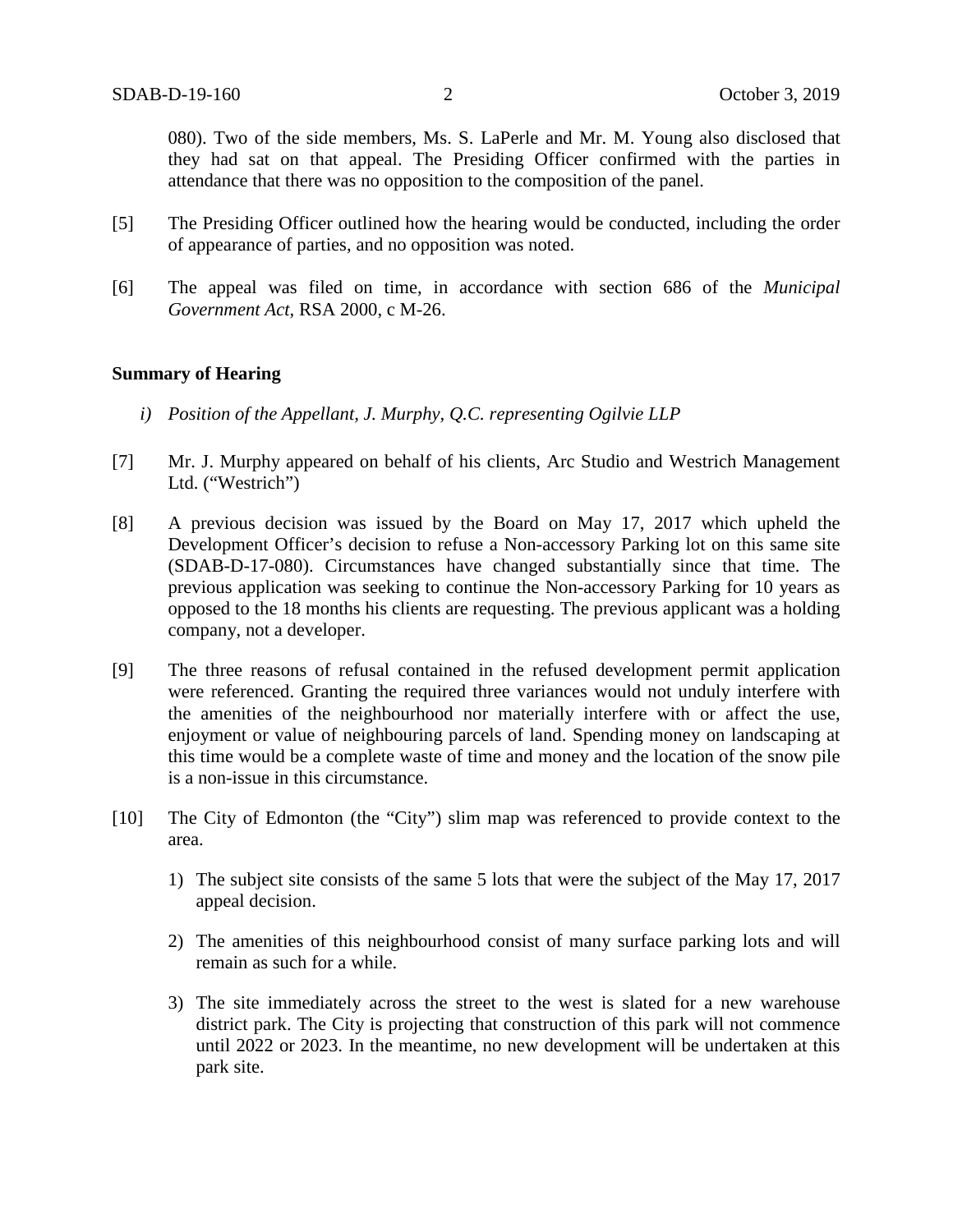- 4) The only site on the streetscape that is being used for anything other than surface parking is an older building at the intersection of 106 Street and 102 Avenue which is an arts and crafts centre.
- [11] A copy of one of the five titles for the subject site (they are all the same) indicates that his clients acquired the land in December 2017. The entire site has been leased to Alberta Health Services ("AHS") as per Caveat 182 256 527 which has been registered on the title.
- [12] The Development Officer's submission included a letter from AHS to the City confirming that AHS is aware that Westrich has applied to rezone the site for apartment development and that they would only be a temporary user until that development takes place.
- [13] The Appellants would be amenable to a condition being placed on the permit that stipulates that the parking may only be used by AHS. The Appellants have no issues with any of the other conditions suggested by the Development Officer should this appeal be allowed.
- [14] Tab 5 of Mr. Murphy's submission contains a screen shot from the City's land development application site which confirms that Westrich's application to rezone the subject property to DC2 to accommodate a tower has been submitted. Renderings of the proposed tower are also included under this tab. Unlike the previous owner, Westrich's intention is not to hold the lot but to develop it.
- [15] Rezoning to DC2 was obtained on June 6, 2019 for the five lots immediately to the north of the subject site. That application was submitted on July 23, 2018 and there would have been several months of pre-application processes prior to this application date. The reality is that it takes a significant amount of time to develop property in the City.
- [16] The Appellants are not trying to thwart the Downtown Plan but are trying to make a use of the land that does not bother anyone until the rezoning application is approved. The requested interim parking has no negative impact on anyone and allows the Applicants to fund the costs of carrying the land and to fund the development process itself. In paragraph 110 of SDAB-D-17-080, the Board found that there is no direction in the Downtown Plan that specifically prohibits a surface lot Non-accessory Parking Use on the subject site.
- [17] One goal of the Downtown Plan is to eliminate surface parking lots in the area and the Board's decision of May 2017 was correct in furthering this goal. The SDAB-D-17-080 decision served the purpose of transferring the land out of the hands of a holding company and into the hands of a developer. Approving the proposed development for a limited period of time would serve to bring about exactly what the Downtown Plan wants which is to encourage the redevelopment of surface parking lots.
- [18] It is not appropriate to force the Appellants to landscape the site only to have to dig it up once development begins. An aerial view of the surrounding area was referenced which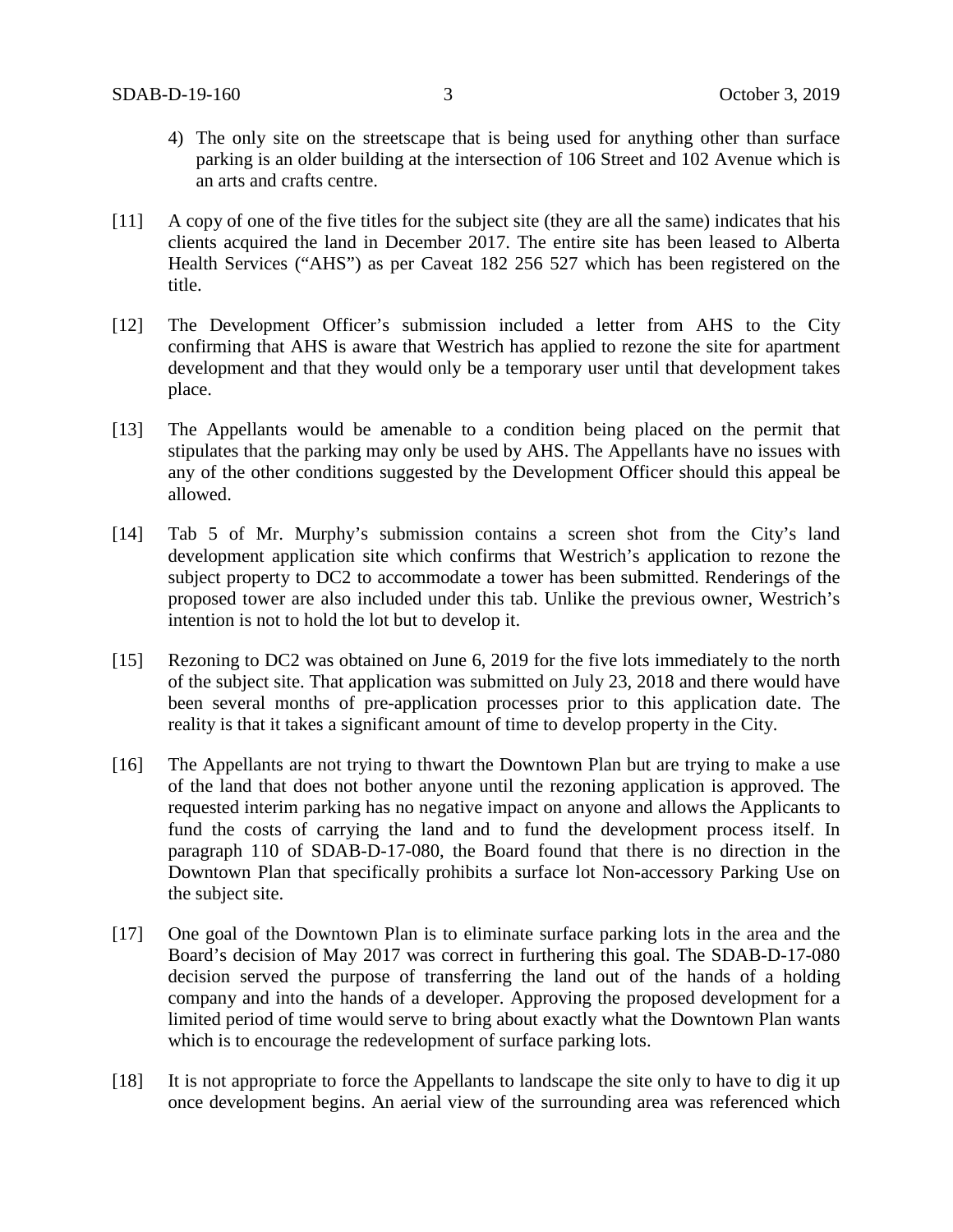shows that no development is occurring in the immediate vicinity and nothing is likely to happen on the ground in the course of the next 18 months. The requested variances cannot possibly have any negative impact on the amenities of the neighbourhood or affect the use, enjoyment or value of neighbouring parcels of land because they are all the same use.

- [19] No objections have been received from any members of the public.
- [20] Mr. Murphy provided the following responses to questions from the Board:
	- 1) Westrich hopes to begin development of the site within 18 months but they are not ruling out the possibility that they may be before this Board in the future to ask for an extension of the interim parking use. Everything is dependent on how long the rezoning process takes.
	- 2) The lease with AHS was effective October 2018 and AHS has been parking on the site despite no permit being in place.
	- 3) It is unlikely that the rezoning will be refused; it is more likely that delays will be incurred. Westrich has never taken an application forward to Council without first having the support of the Edmonton Design Committee and City administration. Ms. N. Kilmartin, representing Westrich, confirmed that she spoke about the proposed DC2 development and the subject temporary surface parking lot with both the Downtown Business Association and the Downtown Edmonton Community League and neither organization expressed any objections.
	- 4) Once development starts any potential contamination of the site will be dealt with because a hole will be dug and the existing dirt will be removed.

#### *ii) Position of the Development Officer, C. Louie*

- [21] Ms. C. Louie confirmed that the 18-month application for non-accessory parking is an interim solution to allow enough time for the rezoning process to go to Council. A Council date has not been set so it is possible that 18 months will not be enough time.
- [22] The site was previously approved as a temporary Non-accessory Parking lot for 10 years and continued to operate past the expiry date. An Order was issued by the City on September 8, 2016 to cease operation.
- [23] The primary reason for the current refusal is "No surface parking shall be allowed, other than accessory parking that is located at the rear of a building and is accessed from the abutting alley" as per section 910.4(1)(f)(i) of the *Edmonton Zoning Bylaw.* While there is alley access to the subject site, Accessory parking does not apply as no building is located on the subject site and AHS is located quite a distance away.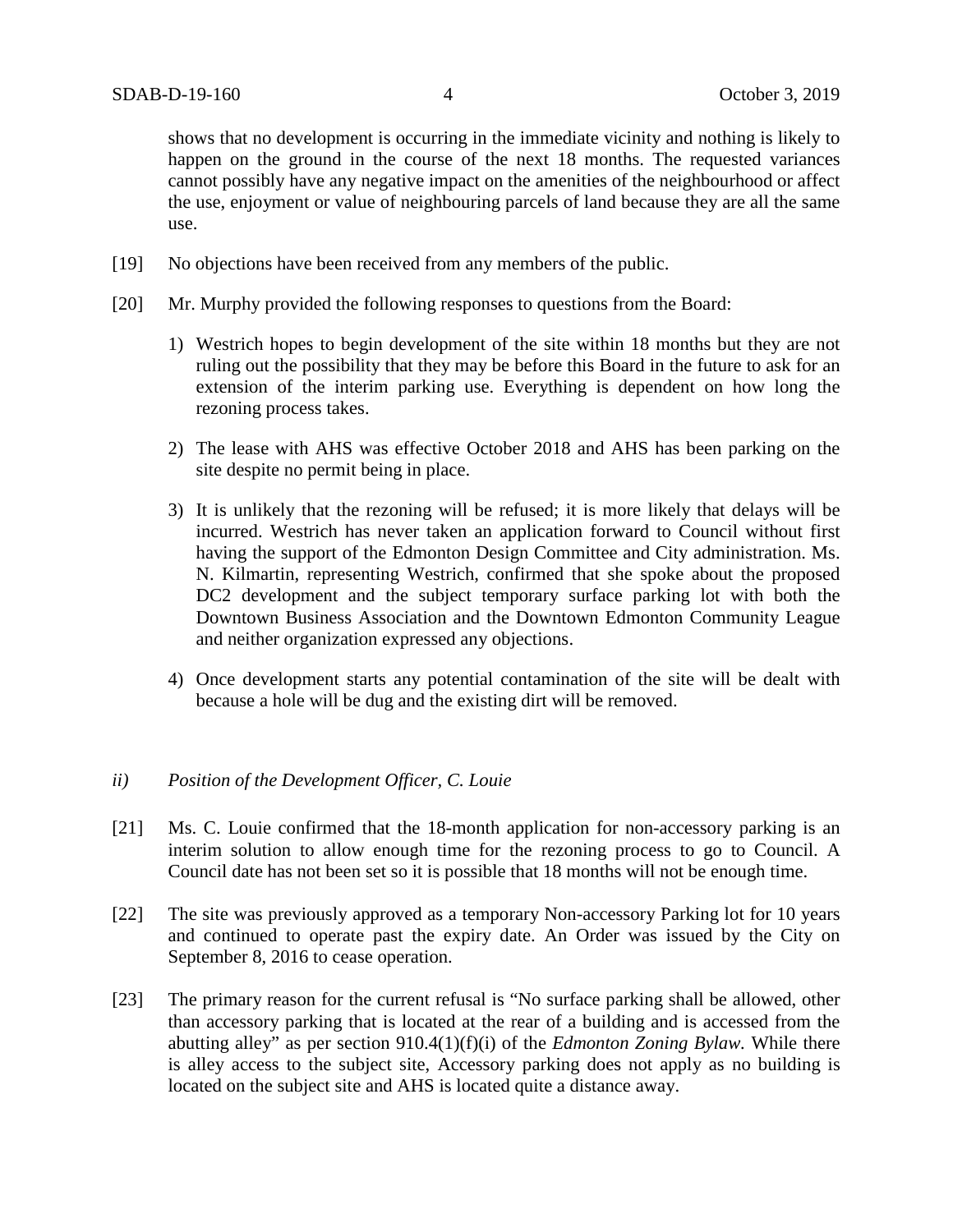- [24] There is no practical difficulty peculiar to the site that would necessitate the development of a non-accessory surface parking lot. A parking structure would be permitted.
- [25] The landscaping deficiency and location of one of the snow piles are secondary reasons for refusal.
- [26] It is Council's intention to promote development in the Warehouse Campus Neighbourhood and surface parking lots do not follow Council's directions.
- [27] Ms. Louie provided the following responses to questions from the Board:
	- 1) Section 910.4(1)(f)(i) clearly prohibits non-accessory surface parking; it makes no difference if the application is for 18 months or 10 years.
	- 2) She acknowledged that it would be a detriment to put money into landscaping that may be dug up shortly afterwards.
	- 3) The issue of the snow pile can easily be resolved by moving it further east into the parking lot away from 106 Street.
	- 4) She has no comment regarding a condition stipulating that only AHS can use the site for parking; such a clause would not affect her decision.

#### *iii) Rebuttal of the Appellant*

- [28] Policies should not be applied in the same way as zoning and development regulations. Policies are aspirational and provide a vision of where the City wants to go.
- [29] The only reason the Development Officer does not like the snow pile being visible from 106 Street is due to aesthetics. The Appellants have no issue with moving the snow pile if the Board makes that direction.

## **Decision**

- [30] The appeal is **ALLOWED** and the decision of the Development Authority is **REVOKED**. The development is **GRANTED** as applied for to the Development Authority, subject to the following **CONDITIONS**:
	- 1. Approval is granted for a period of up to 18 months from **October 3, 2019**. Any operation of this site for Non-accessory Parking beyond the expiration of this permit shall require separate development approval. Upon expiration of the Development Permit, the site shall be left in a state that is satisfactory to the Development Officer.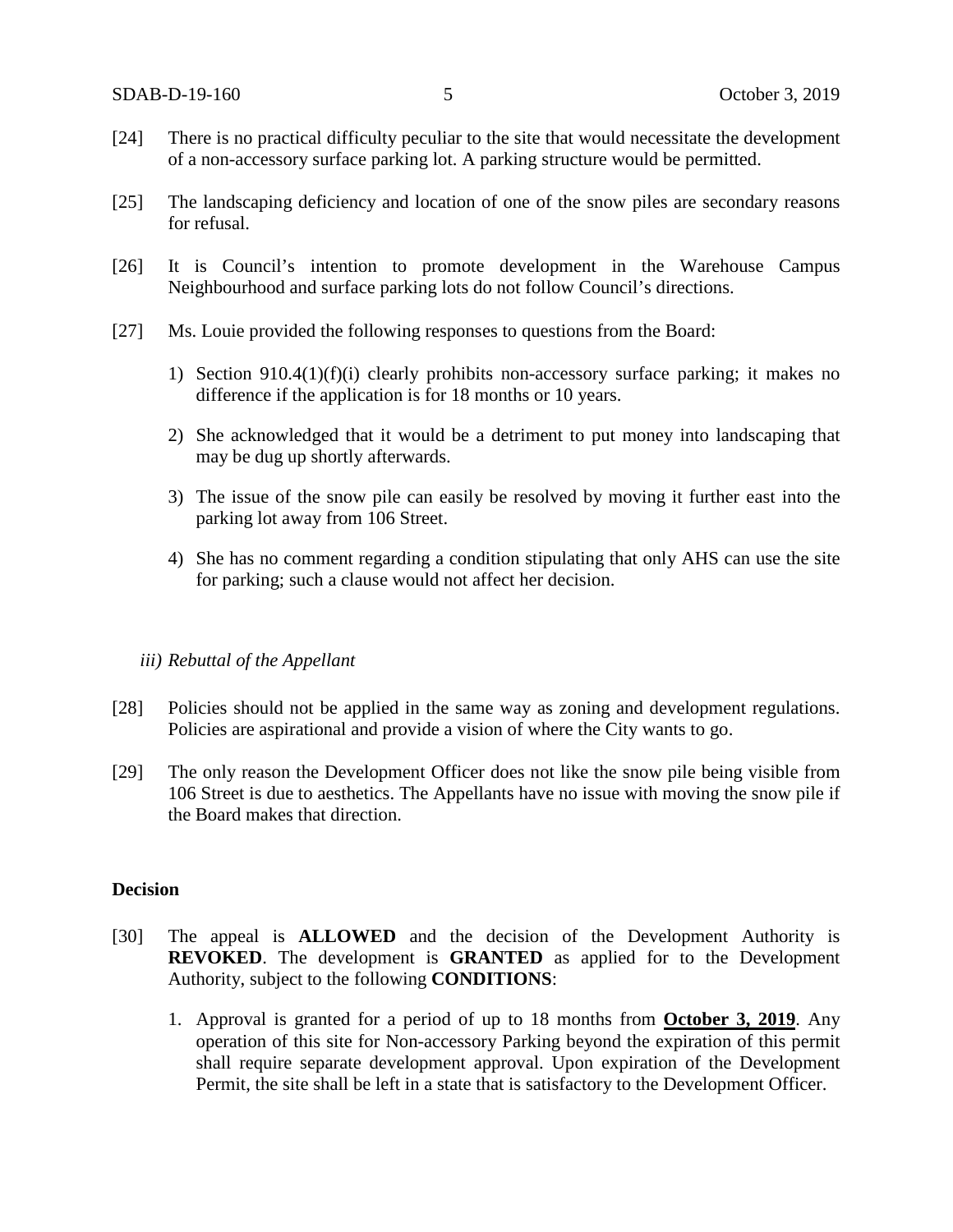- 2. Exterior lighting shall be developed to provide a safe lit environment and be located and arranged so that no direct rays of light are directed at any adjoining properties, or interfere with the effectiveness of any traffic control devices in accordance with Sections 51 and 58 of the Edmonton Zoning Bylaw 12800 and to the satisfaction of the Development Officer.
- 3. Landscaping shall be in accordance to the stamped plans.
- 4. All activities or operations of the proposed development shall comply to the standards prescribed by the Province of Alberta pursuant to the Environmental Protection and Enhancement Act and the regulations pertaining thereto.
- 5. The Parking Area shall be hardsurfaced, curbed, drained and maintained in accordance with section 54.6 of the Edmonton Zoning Bylaw 12800.
- 6. Parking spaces less than 5.5 m in length shall be clearly signed as small car spaces and be easily located and convenient to use in accordance with section 54.2 of the Edmonton Zoning Bylaw 12800.

### NOTES:

- 1. Signs require separate Development Applications.
- 2. Upon the expiry of the temporary Non-accessory Parking lot for the period of up to 18 months, any modifications of any approved accesses will require the approval of Transportation Planning and Engineering.
- [31] In granting the development the following variances to the *Edmonton Zoning Bylaw* are allowed:
	- 1) The requirement that no surface parking shall be allowed, other than accessory parking that is located at the rear of a building and is accessed from the abutting alley pursuant to section  $910.4(1)(f)(i)$  is waived.
	- 2) The requirement that a minimum 4-metre landscaped setback shall be provided from any property line abutting a Public Roadway, other than a lane, for any surface parking area pursuant to section 910.4(1)(f)(ii) is waived.
	- 3) The requirement that the storage of materials inclusive of accumulated snow on nonaccessory parking surface lots shall be in a location away from the public roadway to improve safety and visibility pursuant to section 910.4(1)(f)(iii) is waived.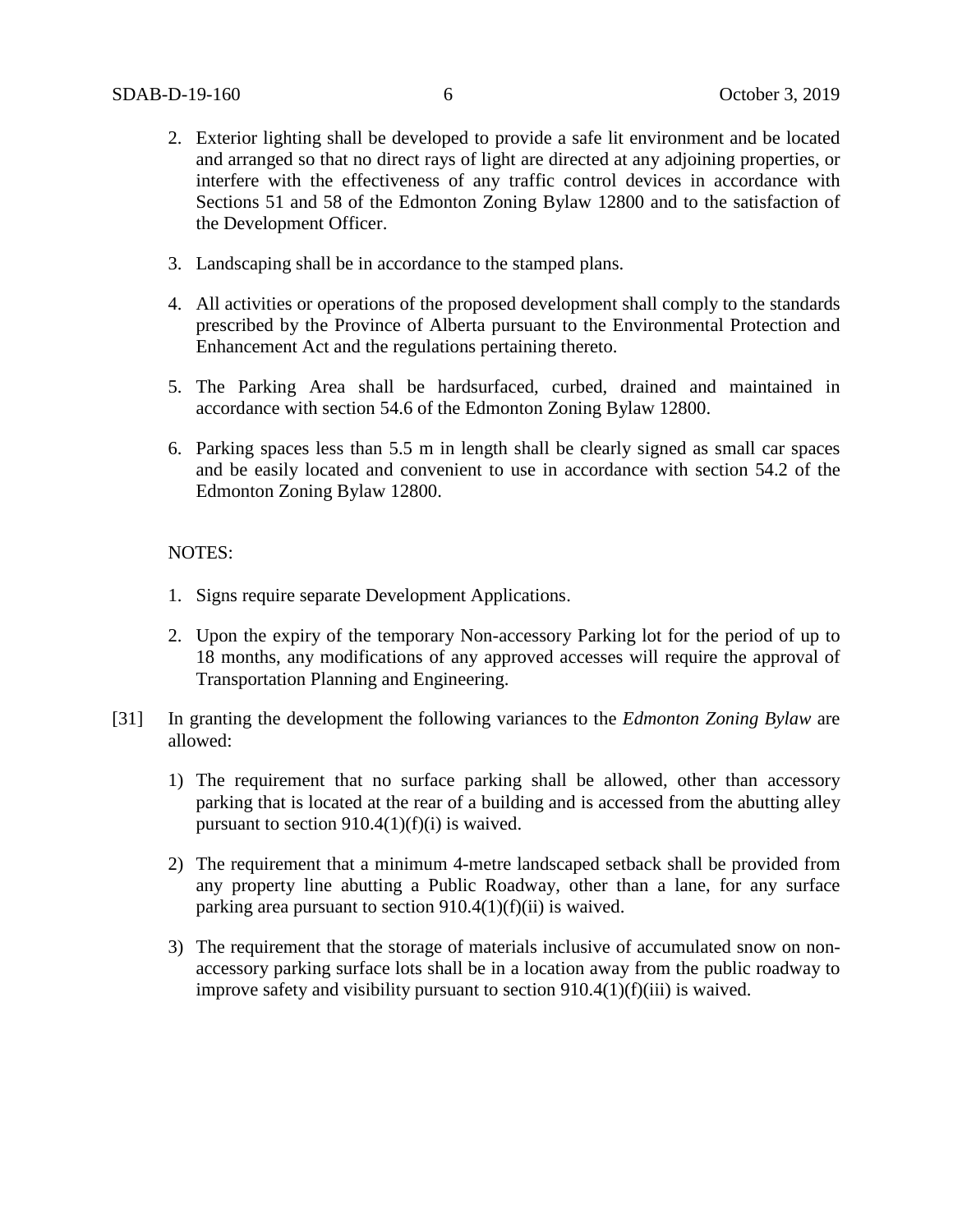### **Reasons for Decision**

- [32] Non-accessory Parking is a Discretionary Use in the (UW) Urban Warehouse Zone pursuant to section 910.11(3)(s).
- [33] The Board concludes that there is no direction in the Capital City Downtown Plan that specifically prohibits a surface Non-accessory Parking Use on the subject Site. The Capital City Downtown Plan contains long term aspirational plans for the improvement of the Urban Warehouse district. Allowing this development for 18 months will not negatively affect these long term aspirational aspects.
- [34] This is an area in transition and the proposed development is reasonably compatible with the surrounding Uses which are also surface parking lots; these Uses will not change during the next 18 months. The Board notes that construction of the proposed Warehouse Campus Neighbourhood Central Park across 106 Street to the west is not projected to begin until 2022 or 2023.
- [35] A rezoning application for the subject Site has been submitted to the City of Edmonton by the Applicant. Approving the permit for 18 months allows for an interim Use of the Site until the zoning required for redevelopment is in place. If the rezoning has not been completed in this time the Applicant would be required to apply for a new Development Permit.
- [36] It is the Board's decision that the landscaping plan and the snow pile locations as proposed in the application are acceptable and based on photographic evidence the Board finds that the landscaping plan is characteristic of the neighbouring surface parking lots.
- [37] No one submitted any written objections to the proposed development and no one appeared in opposition at the hearing. The Applicant had discussions with the Edmonton Downtown Community League and the Downtown Business Association and no objections were received from either of these organizations.
- [38] The Board finds that the proposed development with the conditions imposed is reasonably compatible with the neighbourhood and will not unduly interfere with the amenities of the neighbourhood nor materially interfere with or affect the use, enjoyment or value of neighbouring parcels of land.

B. Gibson, Presiding Officer Subdivision and Development Appeal Board

Board members in attendance: S. LaPerle, A. Bolstad, S. McCartney, M. Young

cc: City of Edmonton, Development & Zoning Services, Attn. C. Louie / H. Luke